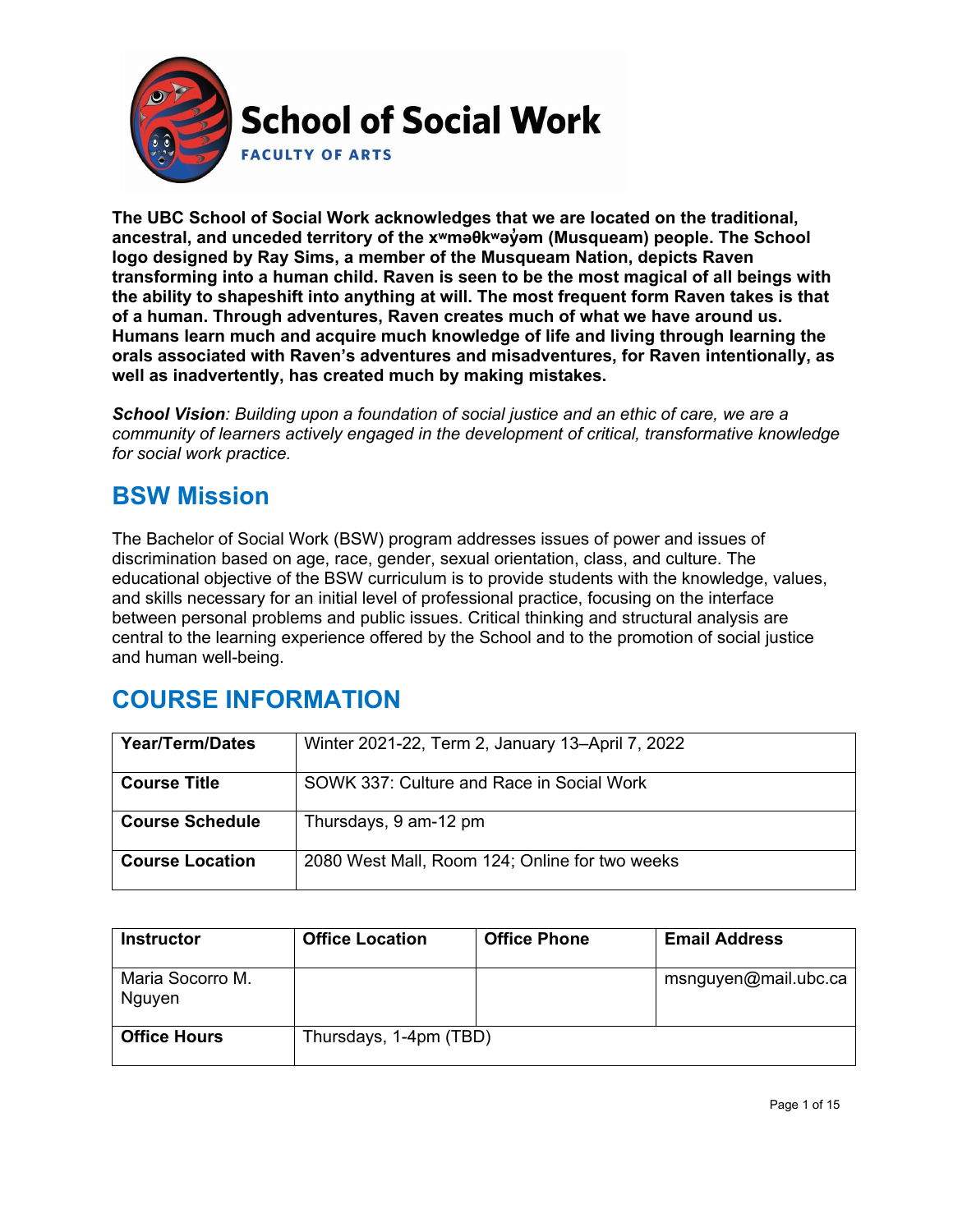| <b>Teaching Assistant</b> | <b>Office Location</b> | <b>Email Address</b> |
|---------------------------|------------------------|----------------------|
| Kaan Göncü                |                        | Kaan.goncu@ubc.ca    |
| <b>Office Hours</b>       |                        |                      |

### **Prerequisite and/or Corequisite**

There are no pre-requisites for this course.

### **Course Description**

Informed by critical cross-cultural and antiracist approaches, this course will provide an overview of issues and approaches inherent in social work scholarship and practice with diverse ethnocultural groups/racialized newcomers within the context of settler Canadian multiculturalism and immigration. More specifically, the course will:

- Examine the major concepts and principles underlying race and ethnicity, "being new" and their multifaceted intersection with other important social markers, particularly gender and class, which can lead to various forms of social marginalization and oppression.
- Understand the settlement service delivery structure and its socio-political context including the immigration history of Canada in which cross-cultural/racial social work is situated and practiced.
- Discuss the numerous challenges faced by newcomers (as the major source of the country's population growth) during various stages of their settlement and integration into Canadian society.
- Learn about key cross-cultural models and anti-racist practices critical for the development of an empathetic and effective social work practice.

### **Course Structure and Learning Activities**

This course seeks to promote optimal learning outcomes for students while acknowledging the myriad stressors and the exceptional circumstances in lieu of the global pandemic.

The course will be delivered online for the first weeks then possibly in combination of in-person lectures and interactive activities with ongoing class dialogue and small group discussions, depending on public health and UBC guidelines. For the purposes of creating and nurturing an effective learning community, students are encouraged to actively participate in class discussions, Canvas activity and small group projects over the course of the semester. Throughout the course, students are encouraged to express any idea, belief, thought, and feeling that will result in sincere and respectful engagement(s) and develop critical inquiry within and between members of the class (see ground rules below). Integral to this course, are the core readings assigned in the course syllabus which students are requested to read prior to the weekly lecture in order to ground classroom discussions and ultimately aid integration of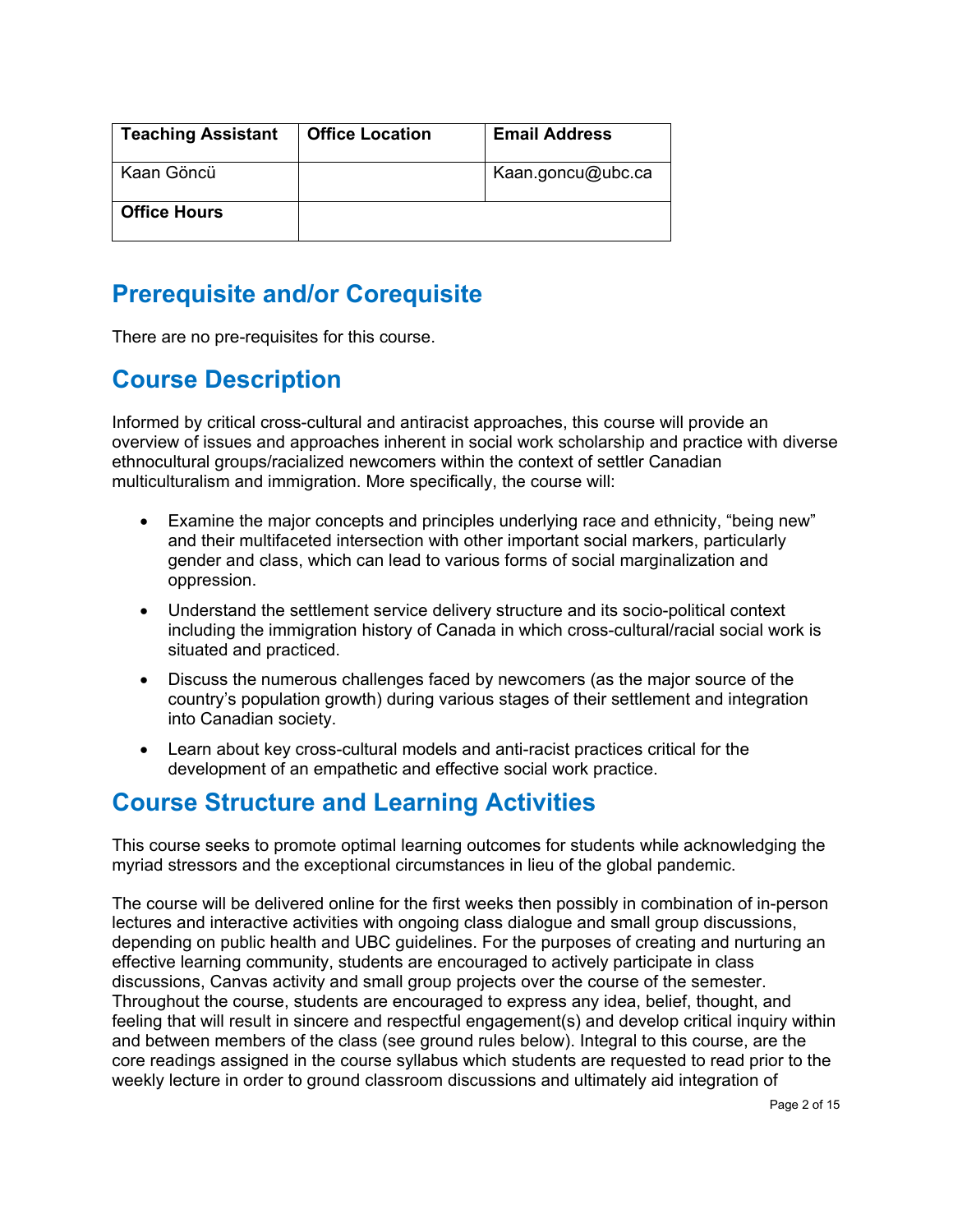theories to one's own lived experiences for the development of a reflexive practice. For any ongoing hurdles and challenges impacting your participation and performance in the course, PLEASE reach out to the course teaching assistant and/or the instructor.

#### **Ground Rules for Dialogue and Interactive Learning:**

- 1. Be respectful
- 2. Active listening
- 3. Be critical in analysis but gentle in expression
- 4. Seek to learn and have ownership of learning
- 5. Acknowledge oppression exists
- 6. Distinguish emotion from reasoning
- 7. Recognize the limit of safe space and confidentiality

#### **Learning Outcomes**

After completing this course, students will be able to:

- 1. critically understand and analyze meanings and concepts related to culture, ethnicity, and race in relation to social work practice in a multicultural/ethnic/racial context
- 2. have a basic understanding of multiculturalism, Canadian immigration policy specifically pertaining to its immigrant and refugee systems
- 3. awareness of professional settlement service including its challenges and existing services for newcomers
- 4. engage in key approaches within cross-cultural practices and evaluate their strengths and limitations
- 5. deconstruct racism as a form of oppression and formulate an anti-racist practice grounded in critical race theory
- 6. articulate your standpoint(s) on cross cultural and anti-racist social work practice through a reflective-dialogic engagement with your experiences, existing literature, peers, and larger societal debates regarding these issues.
- 7. appreciate the complexity of multiple oppressions by integrating this course with concepts and theories introduced in SOWK 335 Fundamentals of Social Analysis for Social Work

#### **Required Textbook(s) and Learning Materials**

#### **Textbook**

1. Yan, M.C. & Anucha, U. (Ed) (2017). *Working with Immigrants and Refugees: Issues, Theories, and Approaches for Social Work and Human Service Practice*. Oxford University Press. Available on Reserve @ Koerner Library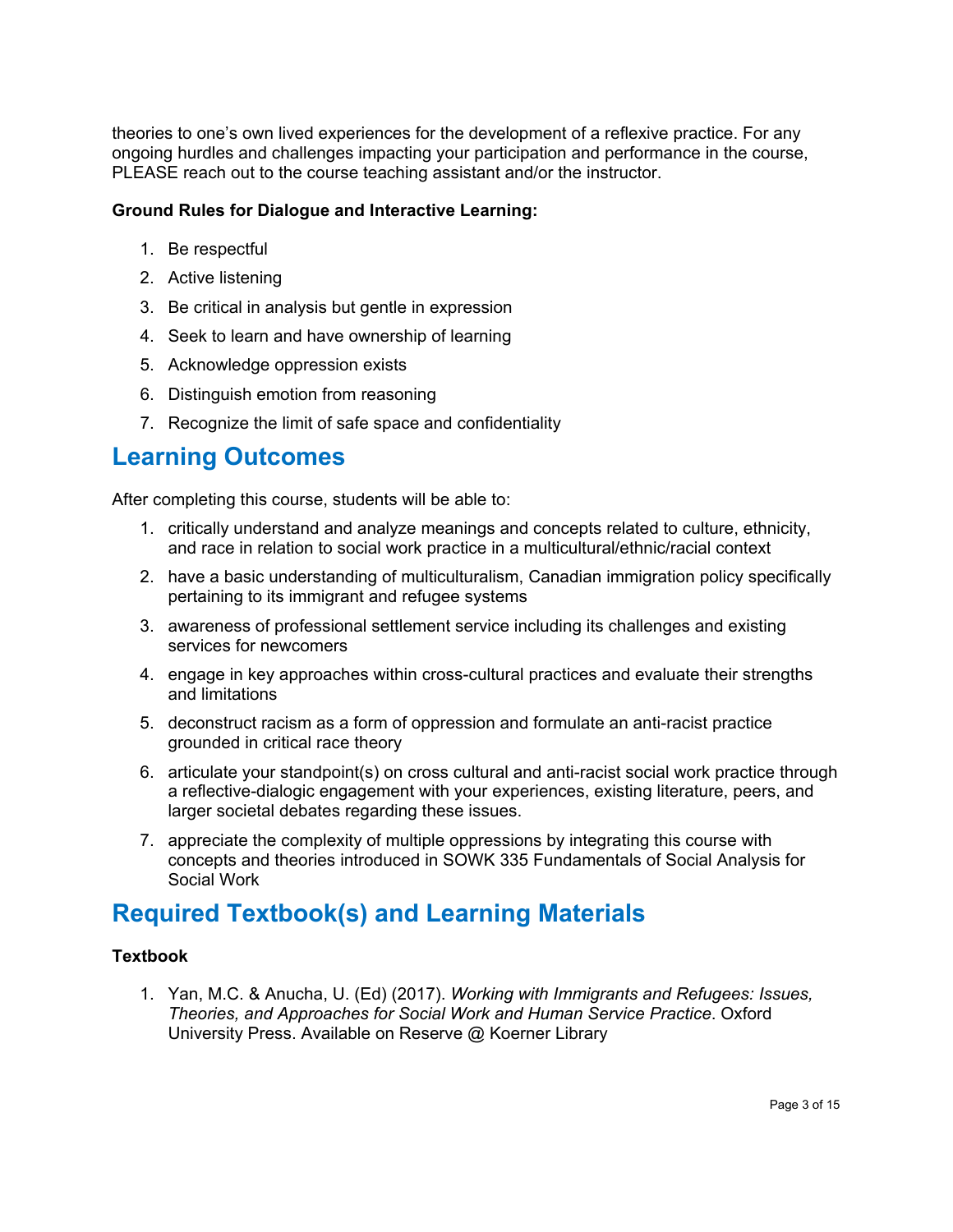#### **Recommended Background Companion to the Text**

1. Mullings, D. V., Clarke, J., Bernard, W. T., Este, D., & Giwa, S. (Eds.) (2021). Africentric Social Work. Fernwood Publishing. In Okanagan stacks; Request for electronic pdf version of chapter: Black Women's Resilience: Therapy and Support for Refugee Women - Joelleann Forbes, Deone Curling and Simone Donaldson

Guo, S & Wong, L. (Eds.) (2018). *Immigration, racial and ethnic studies in 150 years of Canada: Retrospects and Prospects*. Brill Sense. **ONLINE**

Tedam, P. (2021). *Anti-oppressive Social Work practice*. Learning Matters. On Reserve @ Koerner Library

Mann, J. (Ed.) (2017). Citizenship in transnational perspective: Australia, Canada, and New Zealand. Palgrave Macmillan. **(E-book)** doi 10.1007/978-3-319-53529-6

Lowman Emma Battell & Adam J. Barker. (2015). *Settler: Identity and Colonialism in 21st Century Canada.* Fernwood Publishing. – On Reserve @ Koerner Library

Miller, J. R. (2018). *Skyscrapers Hide the Heavens: A History of Native-Newcomer Relations in Canada.* (4th Edition). University of Toronto Press.

- 2. Readings with "\*" can be downloaded from UBC Library's ejournal link.
- 3. Readings with "\*\*" will be shared with you through UBC Canvas.
- 4. Reference readings (optional) can be found in the Koerner Library:
	- a. Al-Krenawi, A. Graham, J.R. & Habibov, N. (Ed.) (2016). *Diversity and Social Work in Canada.* Oxford University Press. – On Reserve @ Koerner Library
	- b. Fleras, A. (2014). *Racisms in a Multicultural Canada: Paradoxes, Politics, and Resistance.* Wilfrid Laurier University Press. e-book.
	- c. Fleras, A. (2018). *Citizenship in a Transnational Canada*. Peter Lang Publishing, Inc. - On Reserve @ Koerner Library

#### **Resources for understanding Canadian immigration policies and programs**

- 1. Immigration, Refugees and Citizenship Canada (IRCC) at <https://www.canada.ca/en/immigration-refugees-citizenship>
	- a. federal government department in charge of immigration policies and programs
- 2. Affiliation of Multicultural Societies and Service Agencies of BC at

<https://www.amssa.org/resources/>

- b. umbrella organization of BC settlement service agencies. Browse Programs; Resources: Info Sheets, Afghan Resettlement Resources, Provincial/Territorial Summits, Language Resources, Reports & Toolkits, Migrant Service Workers' Map, Online Learning, etc.
- 3. Canada Council for Refugees at<http://ccrweb.ca/>
	- c. national watch-dog organization advocating for refugees and immigrants
- 4. United Nations High Commissioner for Refugees (UNHCR) at <http://www.unhcr.org/cgi-bin/texis/vtx/home>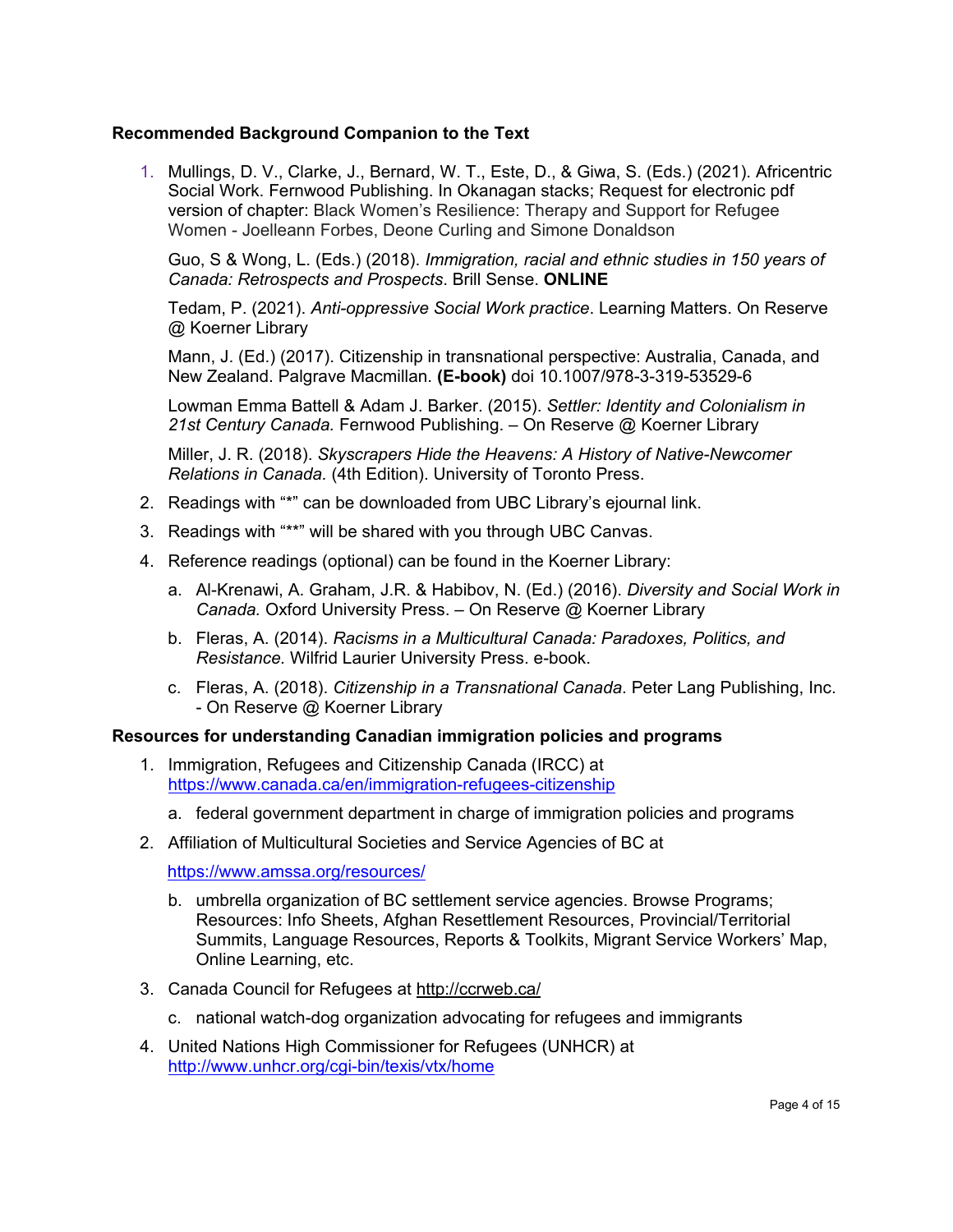- d. a global organization dedicated to helping and protecting the rights of refugees, forcibly displaced communities, and stateless people.
- 5. International Organization of Migration at<http://www.iom.int/>
	- e. International watchdog organization with rich resources regarding international migration

#### **Government and official documents**

- 1. Canadian Charter of Rights and Freedoms (CCRF) at [The Canadian Charter of Rights and Freedoms \(justice.gc.ca\)](https://www.justice.gc.ca/eng/csj-sjc/rfc-dlc/ccrf-ccdl/)
- 2. Canadian Multiculturalism Act at [Canadian Multiculturalism Act \(justice.gc.ca\)](https://laws-lois.justice.gc.ca/eng/acts/C-18.7/index.html)
- 3. British Columbia Multiculturalism Act at [Multiculturalism Act \(gov.bc.ca\)](https://www.bclaws.gov.bc.ca/civix/document/id/complete/statreg/00_96321_01)
- 4. Canadian Human Rights Act at <http://laws-lois.justice.gc.ca/eng/acts/h-6/>
- 5. Employment Equity Act at [http://laws-lois.justice.gc.ca/eng/acts/E-5.401/index.html\)](http://laws-lois.justice.gc.ca/eng/acts/E-5.401/index.html)
- 6. Immigration and Refugee Protection Act at [Immigration and Refugee Protection Act \(justice.gc.ca\)](https://laws-lois.justice.gc.ca/eng/acts/I-2.5/page-1.html)
- 7. UN Convention and Protocol Relating to the Status of Refugees at [Convention and Protocol relating to the Status of Refugees | UNHCR \(alnap.org\)](https://targeting.alnap.org/help-library/convention-and-protocol-relating-to-the-status-of-refugees)

Also browse:

[Refugees and asylum -](https://www.canada.ca/en/immigration-refugees-citizenship/services/refugees.html) Canada.ca

Application in Canada for Humanitarian and compassionate (H & C) grounds at

[Humanitarian and compassionate grounds -](https://www.canada.ca/en/immigration-refugees-citizenship/services/refugees/claim-protection-inside-canada/after-apply-next-steps/refusal-options/humanitarian-compassionate-grounds.html) Canada.ca

#### **Course Schedule**

| <b>Session 1:</b> | <b>January 13, 2022</b>                                                                                                                                                                     |
|-------------------|---------------------------------------------------------------------------------------------------------------------------------------------------------------------------------------------|
| Topic:            | Course Introduction & General Housekeeping<br>Tracing Immigrants and Refugees: Overview of Migration & Forced Displacements                                                                 |
| Reading:          | Textbook: Introductory Chapter and<br>Lowman Emma Battell & Adam J. Barker. (2015). "Why say Settler?" in Settler:<br>Identity and Colonialism in 21st Century Canada. Fernwood Publishing. |
| <b>Session 2:</b> | January 20, 2022                                                                                                                                                                            |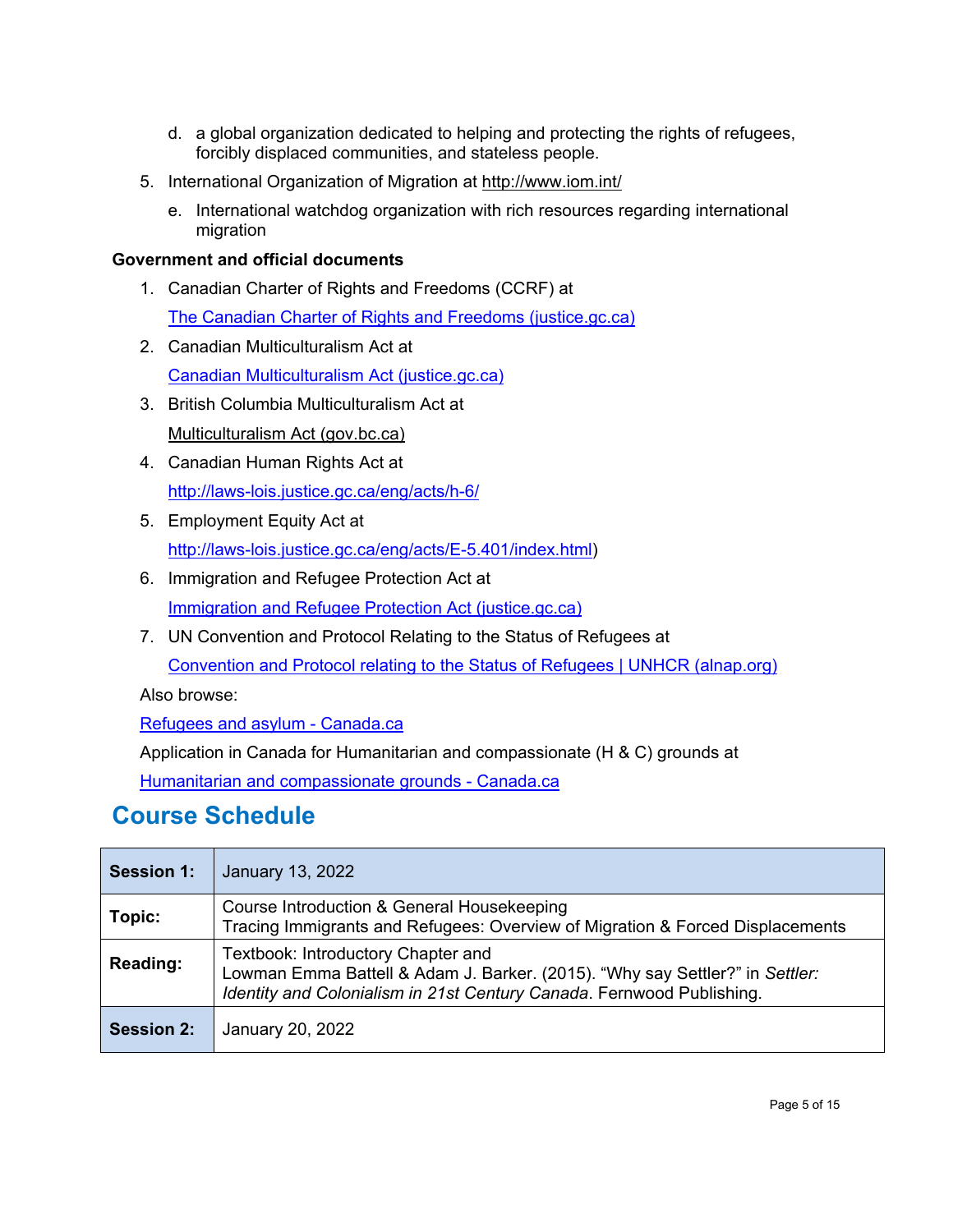| Topic:            | Canadian Immigration: Contextual History and Policies                                                                                                                                                                                                                                                                                                                                                                                                                                                                                                                                                                                                                                              |  |  |
|-------------------|----------------------------------------------------------------------------------------------------------------------------------------------------------------------------------------------------------------------------------------------------------------------------------------------------------------------------------------------------------------------------------------------------------------------------------------------------------------------------------------------------------------------------------------------------------------------------------------------------------------------------------------------------------------------------------------------------|--|--|
| <b>Reading:</b>   | Textbook: Chapter 2 and<br>*Fleras, A. (2014) Chapter 12, Official multiculturalism:<br>Anti-racism, or another racism? In Racisms in a Multicultural<br>Canada: Paradoxes, politics, and resistance (pp. 243-262). Wilfrid Laurier<br>University Press. (Available in UBC Lib as an e-book). (Note: After downloading<br>the chapter, please return the book immediately for your classmates' access.)                                                                                                                                                                                                                                                                                            |  |  |
| <b>Session 3:</b> | January 27, 2022                                                                                                                                                                                                                                                                                                                                                                                                                                                                                                                                                                                                                                                                                   |  |  |
| Topic:            | Settlement and Integration: Challenges for Newcomers in Canada                                                                                                                                                                                                                                                                                                                                                                                                                                                                                                                                                                                                                                     |  |  |
| <b>Reading:</b>   | Textbook: Chapter 5, 6 and 7<br><b>Optional readings:</b><br>2020 Annual Report to Parliament on Immigration (canada.ca)<br>https://www.amssa.org/all resources/info-sheets/                                                                                                                                                                                                                                                                                                                                                                                                                                                                                                                       |  |  |
| <b>Session 4:</b> | February 3, 2022                                                                                                                                                                                                                                                                                                                                                                                                                                                                                                                                                                                                                                                                                   |  |  |
| Topic:            | <b>Understanding Immigrant Settlement Services</b>                                                                                                                                                                                                                                                                                                                                                                                                                                                                                                                                                                                                                                                 |  |  |
| <b>Reading:</b>   | 1. Textbook: Chapter 4 (Inclusive Communities)<br>2. Meinhard, A., Lo, L., & Hyman, I. (2016). Cross-sector partnerships in the<br>provision of services to new immigrants in Canada: Characteristics, relevance,<br>and constraints. Human Service Organizations, Management, Leadership &<br>Governance, 40(3), 281-296. doi:10.1080/23303131.2015.1117558<br>3. George, G., Selimos, E. D. (2019). Searching for belonging and confronting<br>exclusion: A person-centred approach to immigrant settlement experiences in<br>Canada. Social Identities, 25(2), 125-140.<br><b>Optional Readings:</b><br>1. AMSSA (2016), Migration Matters, Special Edition: Local Immigration<br>partnerships: |  |  |
|                   | http://www.amssa.org/wpcontent/uploads/2016/08/Infosheet33_LIPs.pdf.                                                                                                                                                                                                                                                                                                                                                                                                                                                                                                                                                                                                                               |  |  |
| <b>Session 5:</b> | February 10, 2022                                                                                                                                                                                                                                                                                                                                                                                                                                                                                                                                                                                                                                                                                  |  |  |
| Topic:            | The Refugee System & Refugees in Canada/Guest Lecture TBD                                                                                                                                                                                                                                                                                                                                                                                                                                                                                                                                                                                                                                          |  |  |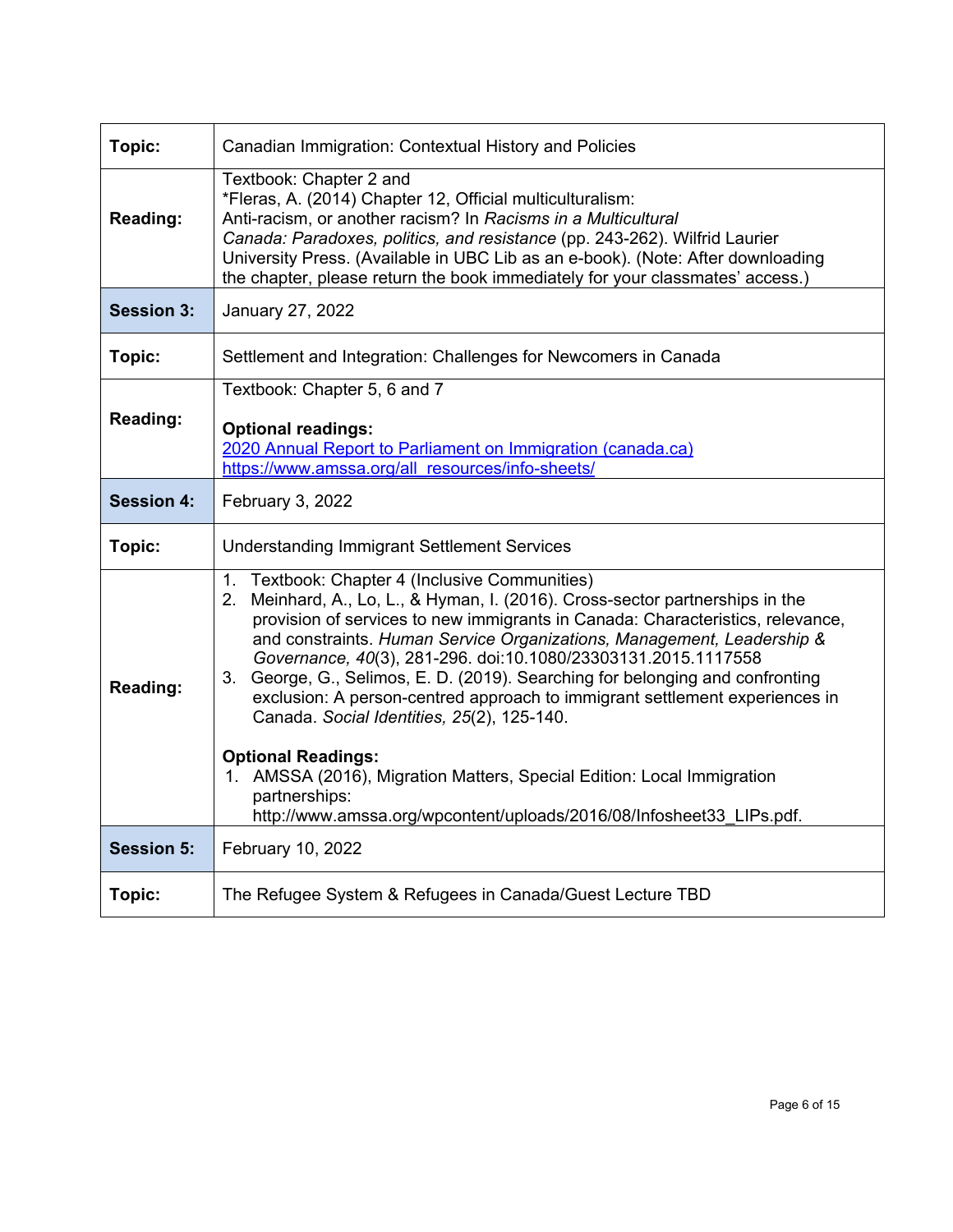| <b>Reading:</b>                     | 1. Textbook: Chapter 15 (Working with Asylum Seekers)<br>2. Hynie, M. et al. (2019). What role does type of sponsorship play in early integration<br>outcomes? Syrian refugees resettled in six Canadian cities. Canada's Journal on<br>Refugees, 35(2), 36-52.<br>3. Edmonds, J. & Flahault, A. (2021). Refugees in Canada during the<br>first wave of the Covid-19 pandemic. International Journal of Environmental<br>Research and Public Health, 18(3), 947- https://doi.org/10.3390/ijerph18030947<br><b>Optional Readings:</b><br>1. Poteet, M., & Nourpanah, S. (2016). After the flight: The dynamics of refugee<br>settlement and integration. Cambridge Scholars Publishing - e-book<br>2. https://www.amssa.org/programs/resettlement-and-integration/ |  |  |
|-------------------------------------|-------------------------------------------------------------------------------------------------------------------------------------------------------------------------------------------------------------------------------------------------------------------------------------------------------------------------------------------------------------------------------------------------------------------------------------------------------------------------------------------------------------------------------------------------------------------------------------------------------------------------------------------------------------------------------------------------------------------------------------------------------------------|--|--|
| Midterm break: February 14-18, 2022 |                                                                                                                                                                                                                                                                                                                                                                                                                                                                                                                                                                                                                                                                                                                                                                   |  |  |
| <b>Session 6:</b>                   | February 24, 2022                                                                                                                                                                                                                                                                                                                                                                                                                                                                                                                                                                                                                                                                                                                                                 |  |  |
| Topic:                              | Cross-Cultural Social Work with Immigrants and Refugees (Part I: Culture &<br>Cultural Competency)                                                                                                                                                                                                                                                                                                                                                                                                                                                                                                                                                                                                                                                                |  |  |
| <b>Reading:</b>                     | Alvarez-Hernandez, L.R. & Choi, Y.J. (2017). Reconceptualizing Culture in Social<br>1.<br>Work Practice and Education: A Dialectic and Uniqueness Awareness Approach.<br>Journal of Social Work Education, 53(3), 384-398,<br>doi: 10.1080/10437797.2016.12725<br>2. Este, D. (2018). African Canadians: "Still in Search of the Promised Land". In S.<br>Guo & L. Wong (Eds.), Immigration, racial and ethnic studies in 150 years of<br>Canada: Retrospects and prospects (pp. 59-84).                                                                                                                                                                                                                                                                          |  |  |
|                                     | <b>Optional Readings:</b><br>1. Westlake, D. & Jones, R.K. (2017). Breaking down language barriers: A practice-<br>near study of social work using interpreters. British Journal of Social Work, 48(5):<br>1388-1408. doi: 10.1093/bjsw/bcx073<br>2. Qin, D.B. et al. (2015). "My culture helps me make good decisions": Cultural<br>adaptation of Sudanese refugee emerging adults. Journal of Adolescent<br>Research, 30(2): 213-243.                                                                                                                                                                                                                                                                                                                           |  |  |
| <b>Session 7:</b>                   | March 3, 2022                                                                                                                                                                                                                                                                                                                                                                                                                                                                                                                                                                                                                                                                                                                                                     |  |  |
| Topic:                              | Cross Cultural Social Work with Immigrants & Refugees (Part II: Cultural Humility<br>& Safety)                                                                                                                                                                                                                                                                                                                                                                                                                                                                                                                                                                                                                                                                    |  |  |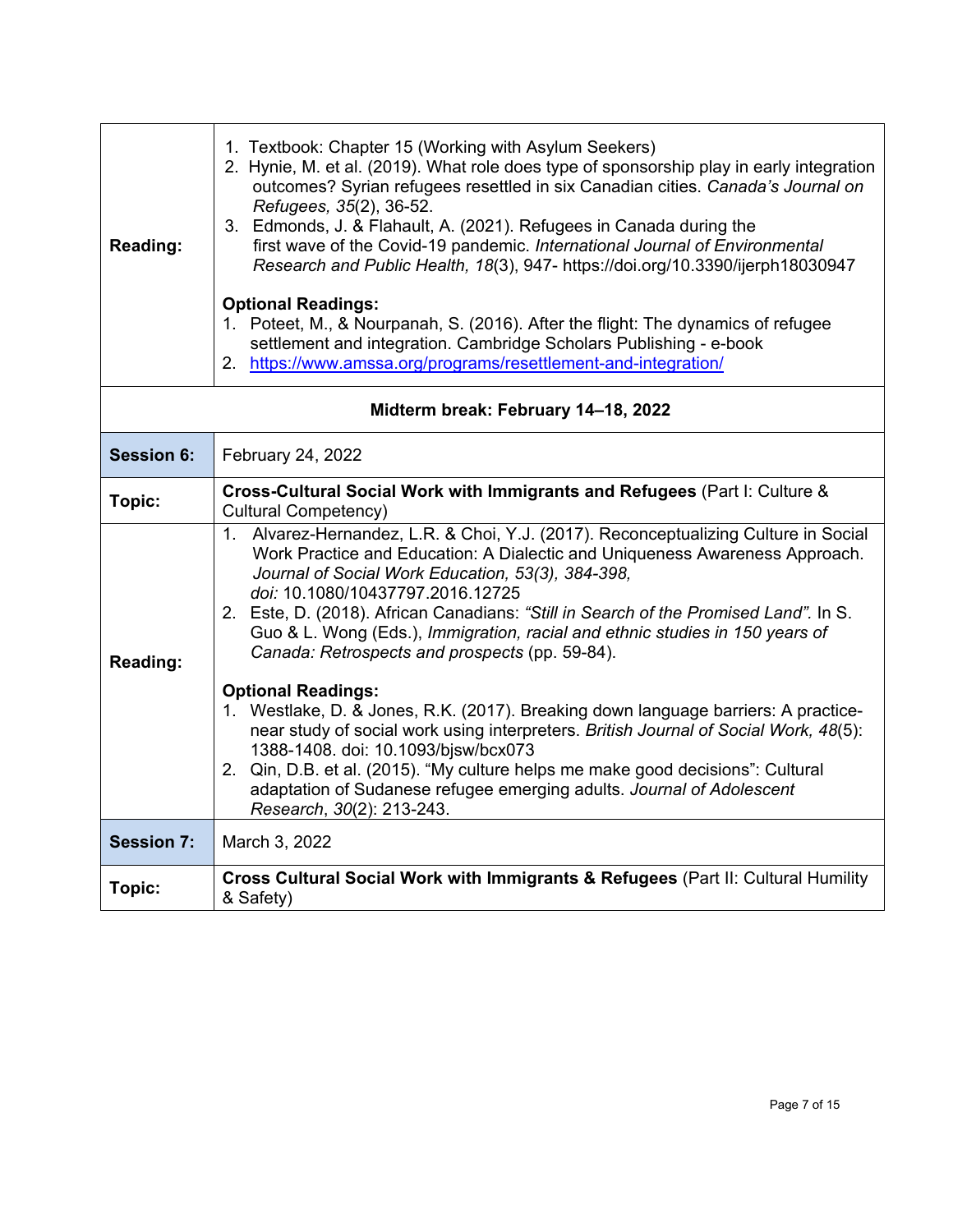| <b>Reading:</b>  | 1. Danso, R. (2016). Cultural competence and cultural humility: A critical reflection on<br>key cultural diversity concepts. Journal of Social Work: JSW, 18(4), 410-430.<br>https://doi.org/10.1177/1468017316654341<br>2. Foronda, C., Baptiste, D-L., Reinholdt, M.M., & Ousman, K. (2016). Cultural<br>humility: A conceptual analysis. Journal of Transcultural Nursing, 27(3): 210-217.<br>Mkandawire-Valhmu, L. (2018). Chapter 3: Cultural Safety. In Cultural Safety<br>3.<br>Healthcare and Vulnerable Populations: A Critical Theoretical Perspective (pp.31-<br>48). Routledge. (Note: After you download the chapter, please return the book<br>immediately for your classmates' access.)<br><b>Optional Reading:</b><br>Fisher-Borne, M., Cain, J.M. & Martin, S.L. (2015). From Mastery to Accountability:<br>Cultural Humility as an Alternative to Cultural Competence. Social Work Education,<br>34:2, 165-181, doi: 10.1080/02615479.2014.977244                                                                                                                                      |  |
|------------------|----------------------------------------------------------------------------------------------------------------------------------------------------------------------------------------------------------------------------------------------------------------------------------------------------------------------------------------------------------------------------------------------------------------------------------------------------------------------------------------------------------------------------------------------------------------------------------------------------------------------------------------------------------------------------------------------------------------------------------------------------------------------------------------------------------------------------------------------------------------------------------------------------------------------------------------------------------------------------------------------------------------------------------------------------------------------------------------------------------|--|
| <b>Session 8</b> | March 10, 2022                                                                                                                                                                                                                                                                                                                                                                                                                                                                                                                                                                                                                                                                                                                                                                                                                                                                                                                                                                                                                                                                                           |  |
| Topic:           | Beyond Culture: Racism & Critical Race Theory<br><b>Group Proposal Development Time</b>                                                                                                                                                                                                                                                                                                                                                                                                                                                                                                                                                                                                                                                                                                                                                                                                                                                                                                                                                                                                                  |  |
| <b>Reading:</b>  | 1. Hoyt Jr., C. (2012). The pedagogy of the meaning of racism: Reconciling a<br>discordant discourse. Social Work, 57(3), 225-234.<br>2. Kolivoski, K.M., Weaver, A., & Constance-Huggins, M., (2014). Critical race<br>theory: Opportunities for application in social work practice and policy. Families in<br>Society, 95(4): 269-276.<br>3. Park, Y. (2005). Culture as deficit: A critical discourse analysis of the concept of<br>culture in contemporary social work discourse. Journal of Sociology & Social<br>Welfare, 32(3), 11-33.<br>4. Fleras, A. (2018). Chapter 11: Race and racism by Pierre van den Berghe: A Fifty<br>Year Retrospect. In S. Guo & L. Wong (Eds.), pp. 209-228.<br><b>Optional Reading:</b><br>1. Blitz, L.V. (2008). Owning whiteness. Journal of Emotional Abuse, 6(2-3): 241-<br>263. doi=10.1300/J135v06n02_15<br>2. Franklin, A.J., Boyd-Franklin, N. & Kelly, S. (2006). Racism and Invisibility: Race-<br>Related Stress, Emotional Abuse and Psychological Trauma for People of Color.<br>Journal of Emotional Abuse, 6(2-3), 9-30. doi=10.1300/J135v06n02 02 |  |
| <b>Session 9</b> | March 17, 2022                                                                                                                                                                                                                                                                                                                                                                                                                                                                                                                                                                                                                                                                                                                                                                                                                                                                                                                                                                                                                                                                                           |  |
| Topic:           | Working with Immigrants and Refugees: Developing an Anti-Racist Approach<br><b>Group Proposal Development Time</b>                                                                                                                                                                                                                                                                                                                                                                                                                                                                                                                                                                                                                                                                                                                                                                                                                                                                                                                                                                                       |  |
| <b>Reading:</b>  | 1. Tedam, P. (2021). Chapter 4: Models of anti-oppressive practice & Chapter 12:<br>Refugees and people seeking asylum. In Anti-oppressive Social Work practice.<br>Learning Matters, pp. 41-57 & pp. 139-153.<br>2. Corneau, S., & Stergiopoulos, V. (2012). More than being it: Anti-racism and anti-<br>oppression in mental health services. Transcultural Psychiatry, 49(2) 261-282.<br>3. Lee, E., & Bhuyan, R. (2013). Negotiating within whiteness in cross-cultural clinical<br>encounters. Social Service Review, 87(1), 98-103.                                                                                                                                                                                                                                                                                                                                                                                                                                                                                                                                                               |  |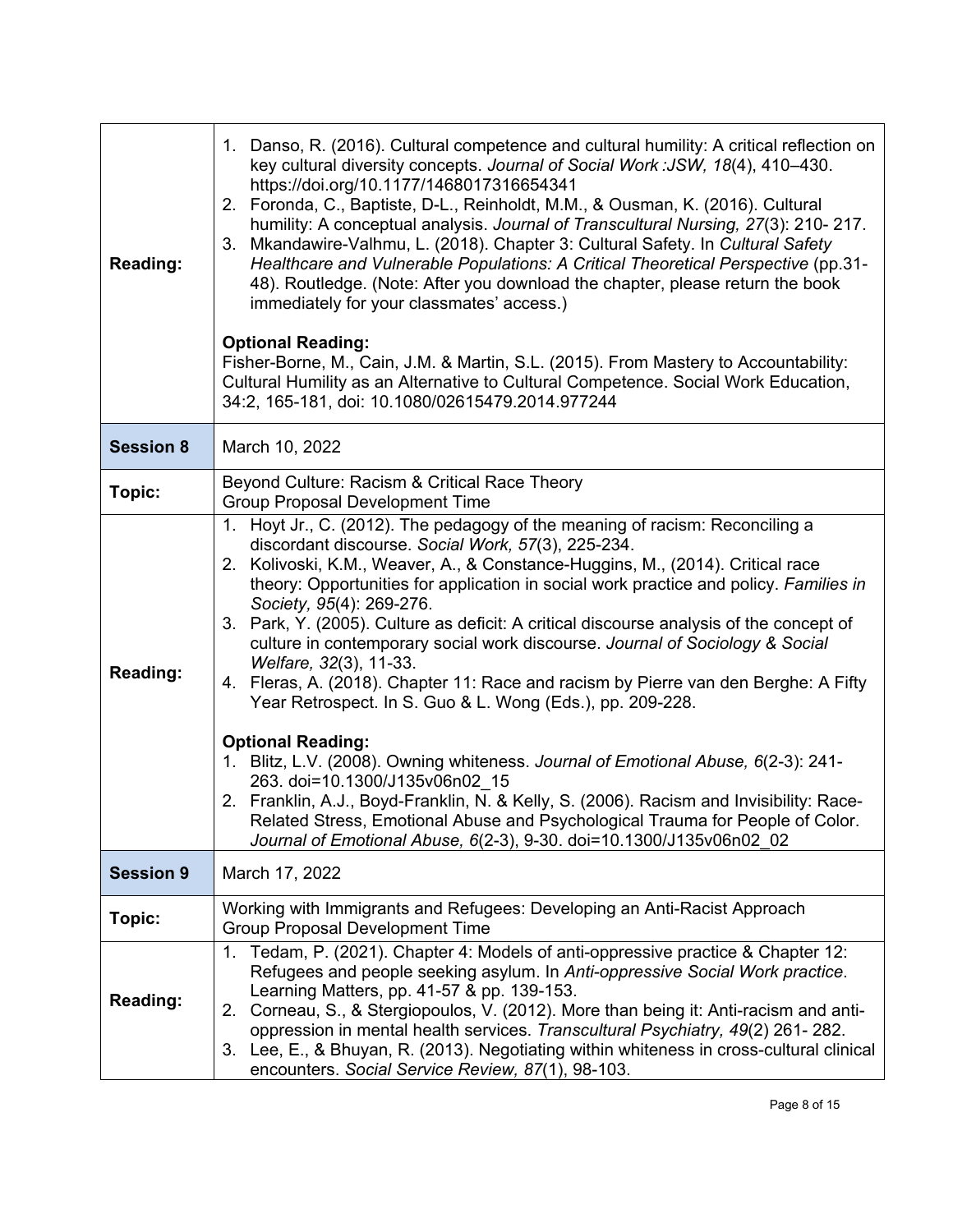|                   | 4. Phillips, C. (2019). White, like who? Temporality, contextuality and antiracist social<br>work education and practice. Critical Social Work, 11(2).<br>https://doi.org/10.22329/csw.v11i2.5825<br><b>Optional Reading:</b><br>1. Grant, P. R. & Robertson, D. W. (2018). The nature of Canadian identity in the<br>context of multiculturalism: A social psychological perspective. In S. Guo & L.<br>Wong (Eds.) (Chap 12) pp. 229-259.<br>2. Singh, S. (2019). What do we know the experiences and outcomes of antiracist<br>social work education? An empirical case study evidencing contested engagement<br>and transformative learning. Social Work Education, 38(5), 631-653.<br>https://doi.org/10.1080/02615479.2019.1592148                                                                                                                                                                                                                                                                                                                                                                                                                                                                                                                                                                       |  |  |
|-------------------|----------------------------------------------------------------------------------------------------------------------------------------------------------------------------------------------------------------------------------------------------------------------------------------------------------------------------------------------------------------------------------------------------------------------------------------------------------------------------------------------------------------------------------------------------------------------------------------------------------------------------------------------------------------------------------------------------------------------------------------------------------------------------------------------------------------------------------------------------------------------------------------------------------------------------------------------------------------------------------------------------------------------------------------------------------------------------------------------------------------------------------------------------------------------------------------------------------------------------------------------------------------------------------------------------------------|--|--|
| <b>Session 10</b> | March 24, 2022                                                                                                                                                                                                                                                                                                                                                                                                                                                                                                                                                                                                                                                                                                                                                                                                                                                                                                                                                                                                                                                                                                                                                                                                                                                                                                 |  |  |
| Topic:            | Locating Marginality(s): Power & Intersectionality<br><b>Group Proposal Development Time</b>                                                                                                                                                                                                                                                                                                                                                                                                                                                                                                                                                                                                                                                                                                                                                                                                                                                                                                                                                                                                                                                                                                                                                                                                                   |  |  |
| <b>Reading:</b>   | 1. Cho, S., Crenshaw, K. W., & McCall, L. (2013). Toward a Field of Intersectionality<br>Studies: Theory, Applications, and Praxis. Signs: Journal of Women in Culture and<br>Society, 38(4), 785-810. https://doi.org/10.1086/669608<br>2. Ratliff, G. A. (2019). Social Work, Place, and Power: Applying Heterotopian<br>Principles to the Social Topology of Social Work. The Social Service Review<br>(Chicago), 93(4), 640-677. https://doi.org/10.1086/706808<br>3. Tew, J. (2006). Understanding power and powerlessness: Towards a framework<br>of emancipatory practice in social work. Journal of Social Work, 6(1): 33-51.<br><b>Optional Reading:</b><br>1. Carbado, D. W. (2013). Colorblind Intersectionality. Signs: Journal of Women in Cult<br>and Society, 38(4), 811-845. https://doi.org/10.1086/669666<br>Jupp, V. (2019). Issues of power in social work practice in mental health services<br>2.<br>for people from black and minority ethnic groups. Critical Social Work, 6(1)<br>doi:10.22329/csw.v6i1.5704<br>3. Rodriguez, J. K., Holvino, E., Fletcher, J. K., & Nkomo, S. M. (2016). The Theory<br>and Praxis of Intersectionality in Work and Organisations: Where Do We Go From<br>Here? Gender, Work, and Organization, 23(3), 201-222.<br>https://doi.org/10.1111/gwao.12131 |  |  |
| <b>Session 11</b> | March 31, 2022                                                                                                                                                                                                                                                                                                                                                                                                                                                                                                                                                                                                                                                                                                                                                                                                                                                                                                                                                                                                                                                                                                                                                                                                                                                                                                 |  |  |
| Topic:            | <b>Reflexivity &amp; Allied Practice Frameworks</b>                                                                                                                                                                                                                                                                                                                                                                                                                                                                                                                                                                                                                                                                                                                                                                                                                                                                                                                                                                                                                                                                                                                                                                                                                                                            |  |  |
| <b>Reading:</b>   | 1. D'Cruz, H., Gillingham, P., & Melendez, S. (2005). Reflexivity, its Meanings and<br>Relevance for Social Work: A Critical Review of the Literature. The British Journal<br>of Social Work, 37(1), 73-90. https://doi.org/10.1093/bjsw/bcl001<br>2. Sakamoto, I. (2007). A Critical Examination of Immigrant Acculturation: Toward an<br>Anti-Oppressive Social Work Model with Immigrant Adults in a Pluralistic Society.<br>The British Journal of Social Work, 37(3), 515–535.<br>https://doi.org/10.1093/bjsw/bcm024                                                                                                                                                                                                                                                                                                                                                                                                                                                                                                                                                                                                                                                                                                                                                                                     |  |  |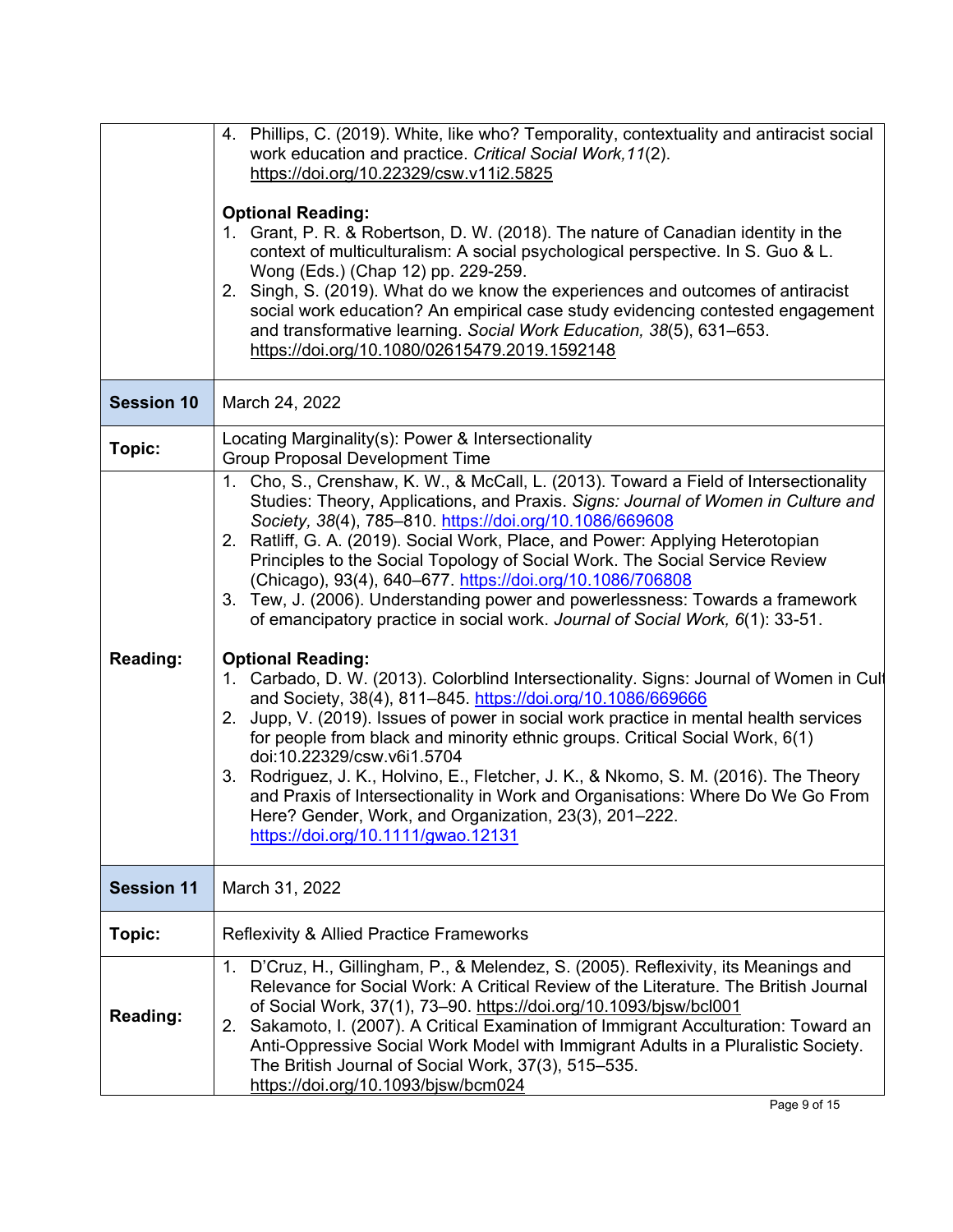|                   | Diversity and Social Work in Canada (pp. 114-138). Oxford University Press.<br><b>Optional Reading:</b><br>Houston, S. (2015). Enabling others in social work: Reflexivity and the theory of social<br>domains. Critical and Radical Social Work, 3(2): 245-260.                                                                                                                                                                                                                                                                                                                                                                                                                                                                                                                                                                                                                                                             |  |  |
|-------------------|------------------------------------------------------------------------------------------------------------------------------------------------------------------------------------------------------------------------------------------------------------------------------------------------------------------------------------------------------------------------------------------------------------------------------------------------------------------------------------------------------------------------------------------------------------------------------------------------------------------------------------------------------------------------------------------------------------------------------------------------------------------------------------------------------------------------------------------------------------------------------------------------------------------------------|--|--|
| <b>Session 12</b> | April 7, 2022                                                                                                                                                                                                                                                                                                                                                                                                                                                                                                                                                                                                                                                                                                                                                                                                                                                                                                                |  |  |
| Topic:            | Case Analysis: Application of Practice Frameworks                                                                                                                                                                                                                                                                                                                                                                                                                                                                                                                                                                                                                                                                                                                                                                                                                                                                            |  |  |
| <b>Reading:</b>   | 1. Textbook: Conclusion Chapter (Summary of diverse practice frameworks)<br>2. Suarez, Z. E., Newman, P. A., & Reed, B. G. (2008). Critical consciousness and<br>cross-cultural/intersectional social work practice: A case analysis. Families in<br>Society, 89(3), 407-417. https://doi.org/10.1606/1044-3894.3766<br>3. Jørgensen, S. (2019). Exploring emotional aspects of care and control in social<br>work with children and families-A single case analysis of conversation. Journal of<br>Social Work Practice, 33(4), 385-402.<br>https://doi.org/10.1080/02650533.2019.1618802<br><b>Optional Reading:</b><br>1. Carroll, J., & Minkler, M. (2000). Freire's message for social workers. Journal of<br>Community Practice, 8(1):21-36.<br>2. Miller, P.M., Brown, T., & Hopson, R., (2011). Centering love, hope, and trust in<br>the community: Transformative urban leadership informed by Paulo Freire. Urban |  |  |

### **Assignments**

**Weekly Participation in Canvas Discussion Forum: (10%)** - Due every Wednesday evening by 9pm. Based on the classroom lecture and discussion of the week, you are required to post a) a key learning from today's class and b) one area you wish to learn/know more about.

**Midterm Paper (20%)** - **Due on 19th February 2022**. You are required to write a 5-page paper (not including references list) to critically analyze and reflect on how your ethnicity and cultural background, citizenship status may benefit and/or hamper you from working with immigrant and refugee clients within your area of interest. Please note, you need to first briefly discuss the nature and general demographics of potential clients. Your writing should convincingly and appropriately be substantiated by the readings of this course. To help shape your writing and to ground your understanding of what 'reflection' means in social work, please see: **Askeland, G. A., & Fook, J. (2009).** Critical reflection in social work. European Journal of Social Work, 12(3), 287–292.<https://doi.org/10.1080/13691450903100851>

**Group Proposal Development (30%)** – **Due 31st March 2022.** Students will be divided into 8 groups at the beginning of the term. Each group will select one of the following key areas listed below. Each group will develop a program or project proposal that will meet one of the identified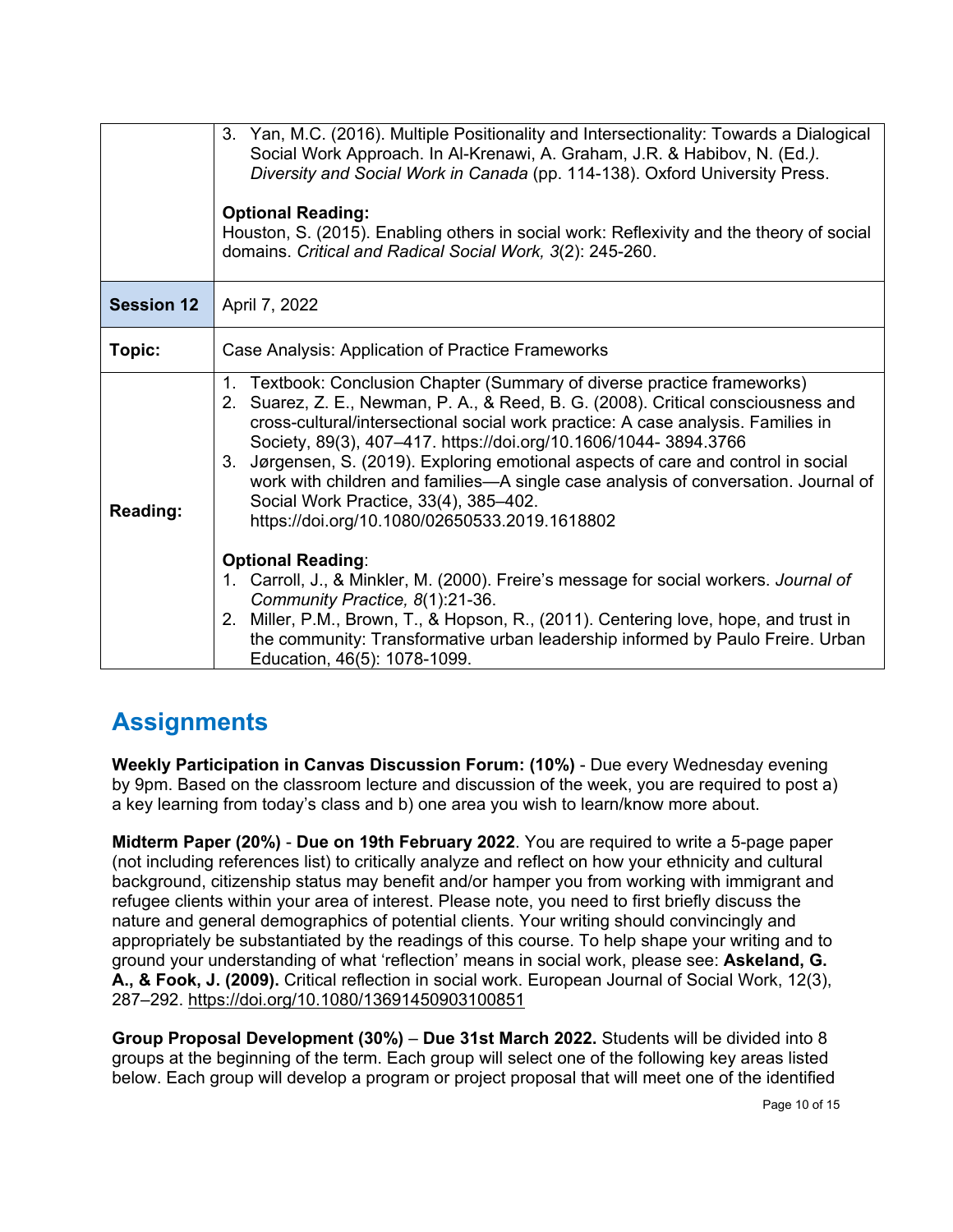needs of immigrants and refugees as listed below. The proposed initiatives can be a short-term support group, a training program, or a public/community advocacy event. **A proposal template will be provided.**

- 1. Immigrant Health
- 2. Services for newcomer/immigrants with disabilities
- 3. Social isolation of immigrant seniors
- 4. LGBTQ Immigrant youth
- 5. Intergenerational conflict between immigrant parents and children growing up in Canada
- 6. Intimate partner violence within immigrant families
- 7. Racism against Immigrants/Refugees
- 8. Poverty amongst newcomers

The final grade of the proposal will be based on two scores:

- Average score of instructors/TA (80%): Each proposal will be evaluated based on
	- a. accurate articulation of needs
	- b. relevance of program objectives
	- c. suitability of activities proposed
	- d. feasibility in actualizing the proposed project, and
	- e. clarity of writing
- Average score from peer evaluation (20%): Each team members will assign a percentage (out of 100) to other teammates to reflect their contribution to the project.

#### **Final Take Home Examination** (**40%)**

This is an open book examination. Students will be provided a case study and are expected to apply what they have learned in the course to analyze the case and answer the questions provided.

#### **SCHOOL/COURSE POLICIES**

Return of Marked Student Assignments are due as noted in this course outline, unless otherwise informed by the instructor. All assignments are to be submitted via the UBC Canvas course site. Assignments will be marked with track changes and comments provided in the same manner.

### **Late Assignments**

Timely submission of assignments is encouraged. However in lieu of the current stressors due to the global pandemic, students should discuss any potential late submission with the instructor. Assignments submitted after the deadline with no prior notice/discussion may be penalized by one percentage point per day.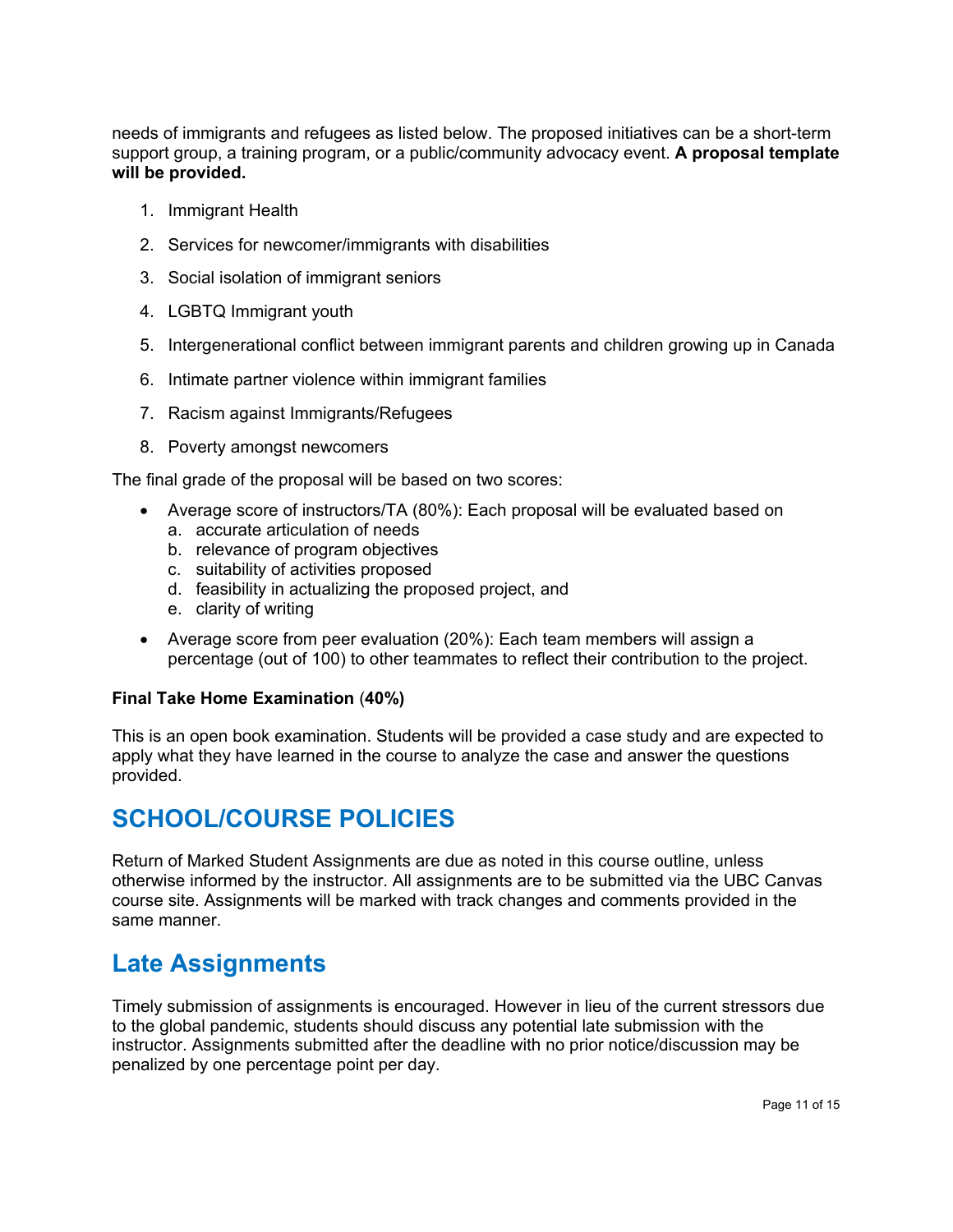## **Attendance**

The attendance policy is in the student handbook on page 8.

The School considers class attendance to be an essential component of integrated learning in professional social work education. Therefore, regular attendance is required in all social work courses. Instructors may count repeated late arrivals or early departures as an absence, and a meeting should be setup to discuss this with the student.

Note: Missing class without doctor note or other proper document will lead to a deduction of 1%.

Missing group project proposal presentation will lead to a deduction of another 1%. You are required to sign in for each class. Please note: any fraudulent signature is a violation of the School's Professional Conduct for Social Work Students. Other than facing possible disciplinary action, both parties (who signed for other and who have other to sign for them) will also have all the 10% deducted. Student missing for three classes or more (for whatever reasons) may not be allowed to attend the final examination. If students miss three or more classes, they may be considered to have not met the requirements of the course. If students have valid reasons, they could be withdrawn from the course with the approval of the instructor – otherwise, they would fail the course. The University accommodates students with disabilities who have registered with Access and Diversity. Students, who will require accommodation for attendance due to disability, are encouraged to inform the instructor, and if necessary, to contact Access and Diversity preferably not later than the first week of class. The School will also accommodate religious observance, according to University Policy 65, and students are expected to inform the instructor. Students who wish to be accommodated for unavoidable absences due to varsity athletics, family obligations, or other similar commitments, must notify their instructors in writing at least two weeks in advance, and preferably earlier. This reflects expectations for professional social workers in their place of employment.

### **Use of Electronic Devices**

As adult learner, please be respectful when bringing your electronic device to class to:

- a. take notes in class
- b. search for information directly related to the class topic, upon request of the instructor.

However, you are expected to:

- c. Turn off the sound of your cell phone
- d. Not to take picture, or video and audio recording in class without the permission of the instructor
- e. Not to use any device for purpose that is irrelevant to the learning of current course.

Last date for withdrawal without a W on your transcript: **January** 

Last date for withdrawal with a W instead of an F on your transcript: **January\_\_\_\_\_\_**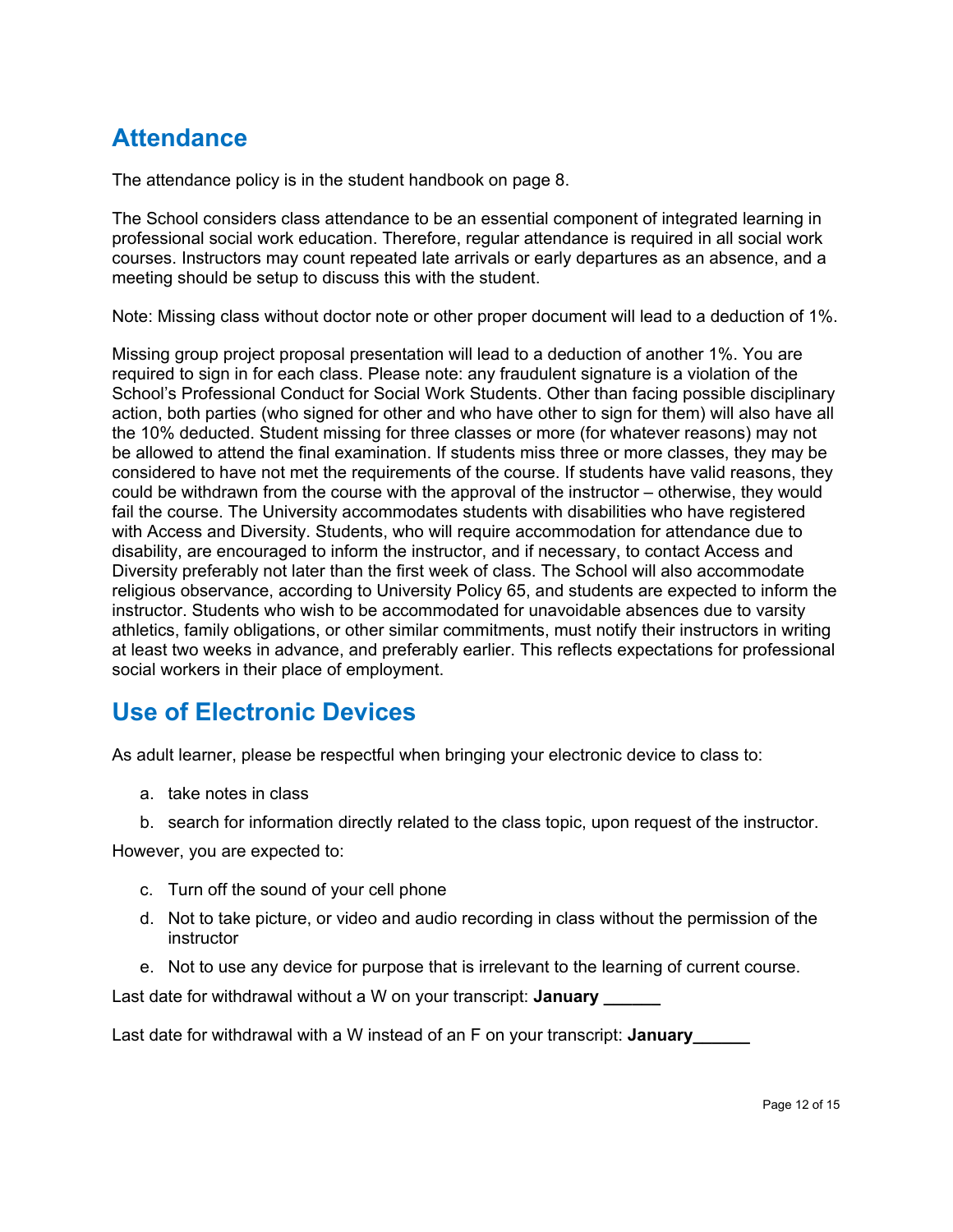## **UBC COVID-19 Protocols for in-class learning**

**COVID-19 Safety:** You are required to wear a non-medical mask during our class meetings, for your own protection and the safety and comfort of everyone else in the class. For our in-person meetings in this class, it is important that all of us feel as comfortable as possible engaging in class activities while sharing an indoor space. Non-medical masks that cover our noses and mouths are a primary tool for combating the spread of COVID-19. Further, according to the provincial mandate, masks are required in all indoor public spaces including lobbies, hallways, stairwells, elevators, classrooms, and labs. There may be students who have medical accommodations for not wearing a mask. Please maintain a respectful environment.

#### **If you are sick, it is important that you stay home.**

#### **If you miss class because of illness:**

- Ask someone to share their notes if I am lecturing. But in the case of discussions about readings, we will endeavour to record conversations for you to access later through Canvas.
- Be sure to consult the class resources on Canvas.
- If you are concerned that you will miss a key activity due to illness, contact the instructor to discuss.

**If I (the instructor) am feeling ill:** If I am unwell, I will not come to class. I will make every reasonable attempt to communicate plans for class as soon as possible by email. Our classroom will still be available for you to sit in and attend an online session. In this instance:

- If I am well enough to teach, but am taking precautions to avoid infecting others, we may hold the class online. If this happens, you will receive an email informing you how to join the class.
- If I am not well enough to teach I may ask you to do an activity or read something in place of class time

#### **Learning Resources**

UBC Learning Commons has a variety of tools and information such as; borrowing equipment, academic integrity **(APA Citation Guide),** writing support, skills for class, skills for life and academic support to assist students in their learning.<https://learningcommons.ubc.ca/>

#### **University Policies**

**Support:** UBC provides resources to support student learning and to maintain healthy lifestyles but recognizes that sometimes crises arise and so there are additional resources to access including those for survivors of sexual violence. UBC values respect for the person and ideas of all members of the academic community. Harassment and discrimination are not tolerated nor is suppression of academic freedom. UBC provides appropriate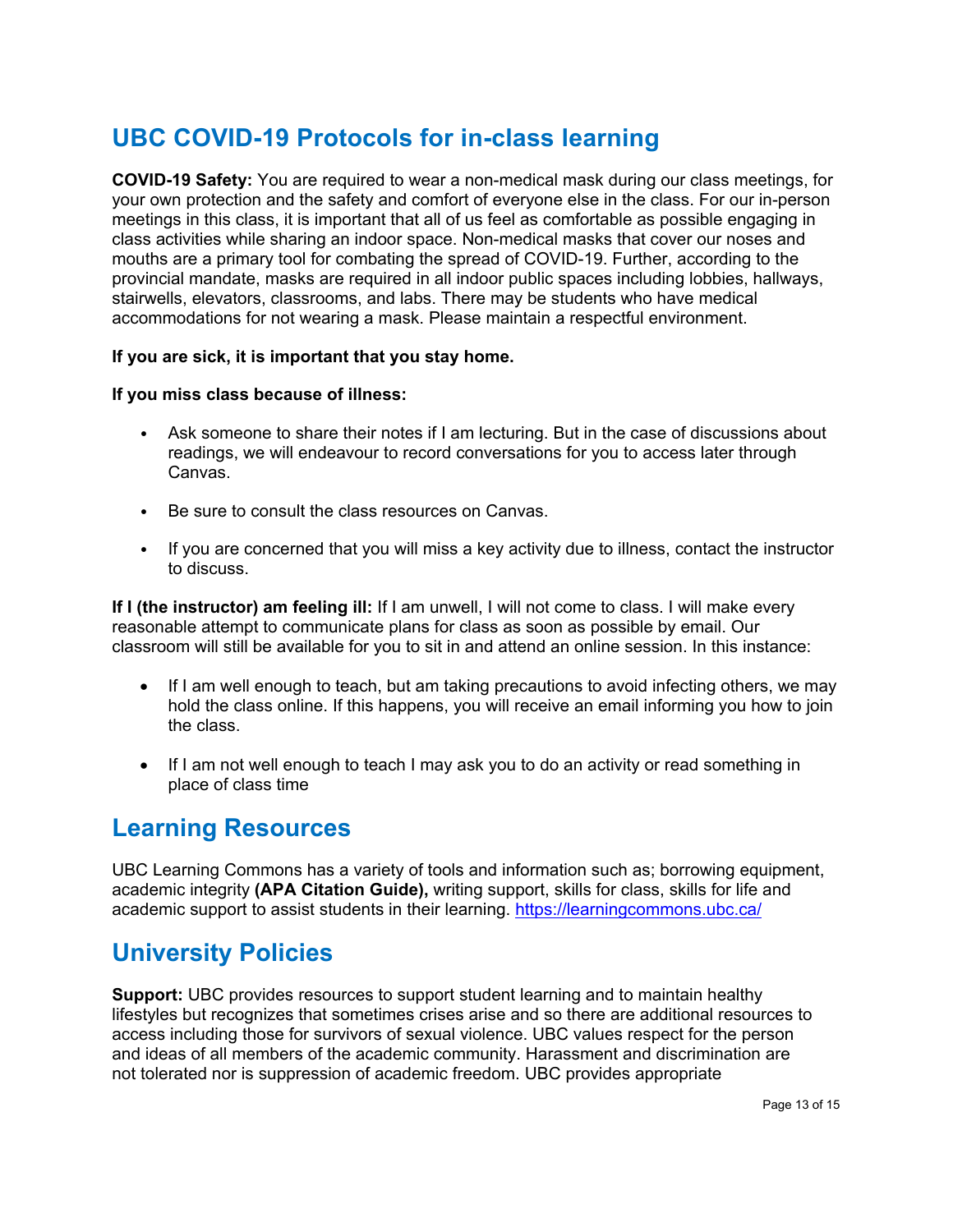accommodation for students with disabilities and for religious observances. UBC values academic honesty and students are expected to acknowledge the ideas generated by others and to uphold the highest academic standards in all of their actions.

Details of the policies and how to access support are available at: <https://senate.ubc.ca/policies-resources-support-student-success>

## **Learning Analytics**

Learning analytics includes the collection and analysis of data about learners to improve teaching and learning. No learning analytics are being used in this course.

# **Copyright**

All materials of this course (course handouts, lecture slides, assessments, course readings, etc.) are the intellectual property of the Course Instructor or licensed to be used in this course by the copyright owner. Redistribution of these materials by any means without permission of the copyright holder(s) constitutes a breach of copyright and may lead to academic discipline.

Students may not record class or group discussions without prior permission of all individuals in attendance.

# **Support**

During the term, I will do my best to offer support if I am concerned about your academic performance or wellbeing. I also encourage you to contact me or your academic advisor if you need assistance. In addition, I may identify concerns using the UBC [Early Alert](http://earlyalert.ubc.ca/) system which provides students with the earliest possible connection to resources like academic advising, financial advising, counseling, or other support services to help you get back on track. Any information transmitted through early alert is treated as confidential (see earlyalert.ubc.ca).